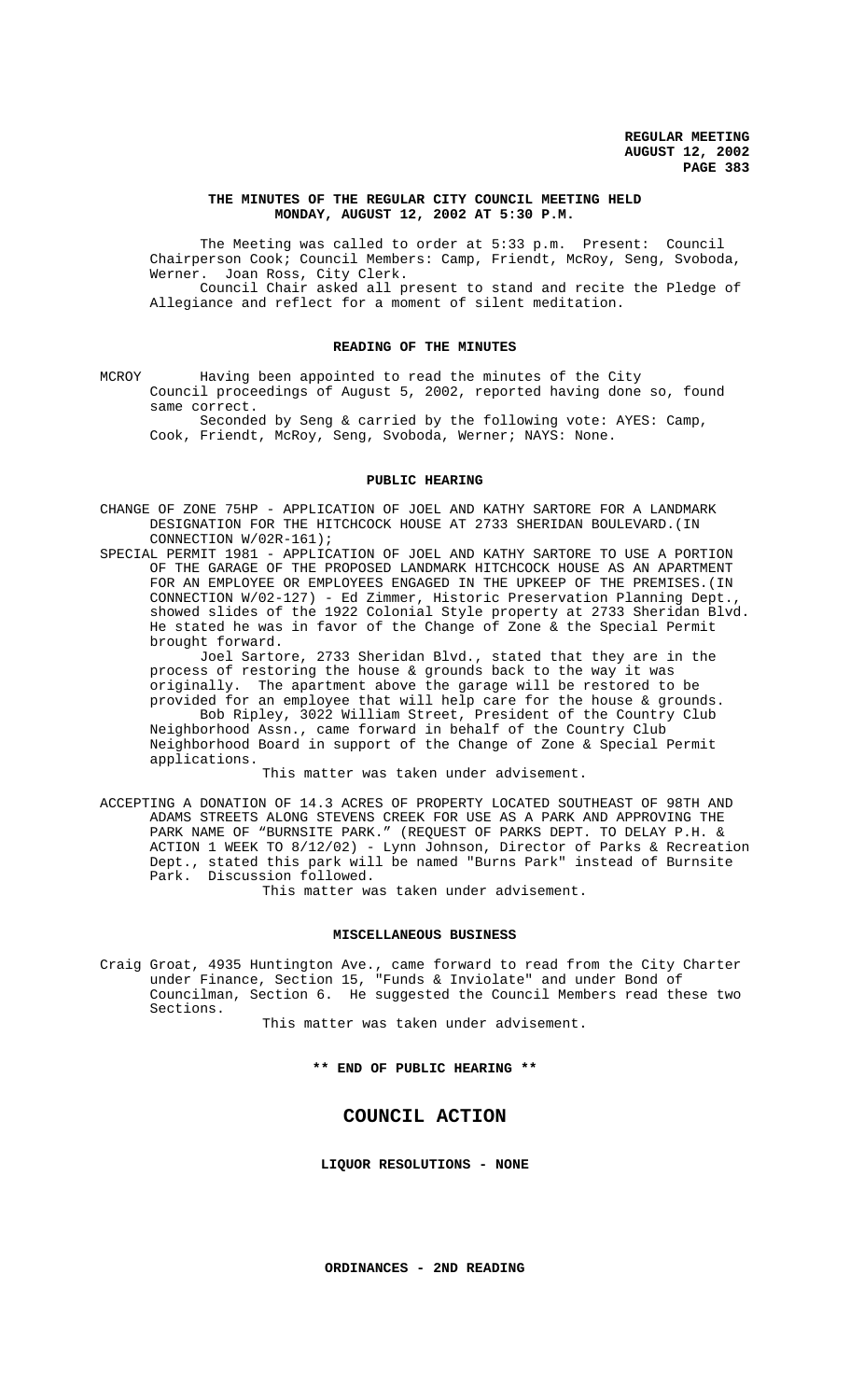- APPROVING THE TRANSFER OF APPROPRIATIONS BETWEEN CERTAIN CAPITAL IMPROVEMENT PROJECTS WITHIN THE WATER CONSTRUCTION FUND, SANITARY SEWER CONSTRUCTION FUND, LANDFILL REVENUE FUND, 1997 STORM SEWER BOND ISSUE FUND, STREET CONSTRUCTION FUND, VEHICLE TAX FUND, PARKING LOT REVOLVING FUND, AND PARKING FACILITIES CONSTRUCTION FUND - CLERK read an ordinance, introduced by Glenn Friendt, approving the transfer of unspent and unencumbered appropriations and cash (if any) between certain capital improvement projects with the Water Construction Fund, Sanitary Sewer Construction Fund, Landfill Revenue Fund, 1997 Storm Sewer Bond Issue Fund, Street Construction Fund, Vehicle Tax Fund, Parking Lot Revolving Fund, and Parking Facilities Construction Fund, the second time.
- CHANGE OF ZONE 75HP APPLICATION OF JOEL AND KATHY SARTORE FOR A LANDMARK DESIGNATION FOR THE HITCHCOCK HOUSE AT 2733 SHERIDAN BOULEVARD - CLERK read an ordinance, introduced by Glenn Friendt, amending the City of Lincoln Zoning District Maps attached to and made a part of Title 27 of the Lincoln Municipal Code by designating certain property as a Landmark, the second time.

#### **RESOLUTIONS**

- ACCEPTING A DONATION OF 14.3 ACRES OF PROPERTY LOCATED SOUTHEAST OF 98TH AND ADAMS STREETS ALONG STEVENS CREEK FOR USE AS A PARK AND APPROVING THE PARK NAME OF "BURNSITE PARK." (REQUEST OF PARKS DEPT. TO DELAY P.H. & ACTION 1 WEEK TO 8/12/02) - PRIOR to reading:<br>SVOBODA Moved to amend Bill No. 02R-159 on line
- Moved to amend Bill No. 02R-159 on line 11, delete the word "Burnsite" and insert in lieu thereof the word Burns.

Seconded by Seng & carried by the following vote: AYES: Camp, Cook, Friendt, McRoy, Seng, Svoboda, Werner; NAYS: None.

CLERK read the following resolution, introduced by Glenn Friendt, who moved its adoption:

A-81636 WHEREAS, through review of the Lincoln City-Lancaster County Comprehensive Plan and the Parks and Recreation Department Strategic Plan, the City has determined a need for additional park land in the rapidly expanding northeast quadrant; and

WHEREAS, the City is desirous of acquiring certain property located southeast of 98th and Adams Streets to serve as a park.

NOW, THEREFORE, BE IT RESOLVED by the City Council of the City of Lincoln, Nebraska:

That the City of Lincoln does hereby accept a donation of approximately 14.3 acres of land to be used as a park which land is<br>located southeast of 98th and Adams Streets along Stevens Creek. The located southeast of 98th and Adams Streets along Stevens Creek. land is more specifically described on Exhibit "A" which is attached hereto.

The park will be known as **BURNSITE PARK** in accordance with the wishes of the donor.

Introduced by Glenn Friendt Seconded by Seng & carried by the following vote: AYES: Camp, Cook, Friendt, McRoy, Seng, Svoboda, Werner; NAYS: None.

APPOINTING MARGARET STINE TO THE CITY PERSONNEL BOARD FOR A FIVE-YEAR TERM EXPIRING JUNE 22, 2007 - CLERK read the following resolution, introduced by Annette McRoy, who moved its adoption:

A-81637 BE IT RESOLVED by the City Council of the City of Lincoln, Nebraska:

That the appointment of Margaret Stine to the City Personnel Board for a five-year term expiring June 22, 2007 is hereby approved.

Introduced by Annette McRoy Seconded by Seng & carried by the following vote: AYES: Camp, Cook, Friendt, McRoy, Seng, Svoboda, Werner; NAYS: None.

SPECIAL PERMIT 1981 - APPLICATION OF JOEL AND KATHY SARTORE TO USE A PORTION OF THE GARAGE OF THE PROPOSED LANDMARK HITCHCOCK HOUSE AS AN APARTMENT FOR AN EMPLOYEE OR EMPLOYEES ENGAGED IN THE UPKEEP OF THE PREMISES.(IN CONNECTION W/02-127) - PRIOR to reading:

- SENG Moved to delay action on Bill No. 02R-161 for one week to 8/19/02. Seconded by Camp & carried by the following vote: AYES: Camp, Cook, Friendt, McRoy, Seng, Svoboda, Werner; NAYS: None.
- ACCEPTING THE REPORT OF NEW AND PENDING CLAIMS AGAINST THE CITY AND APPROVING DISPOSITION OF CLAIMS SET FORTH THEREIN FOR THE PERIOD OF JULY 16 - 31, 2002 - CLERK read the following resolution, introduced by Annette McRoy, who moved its adoption: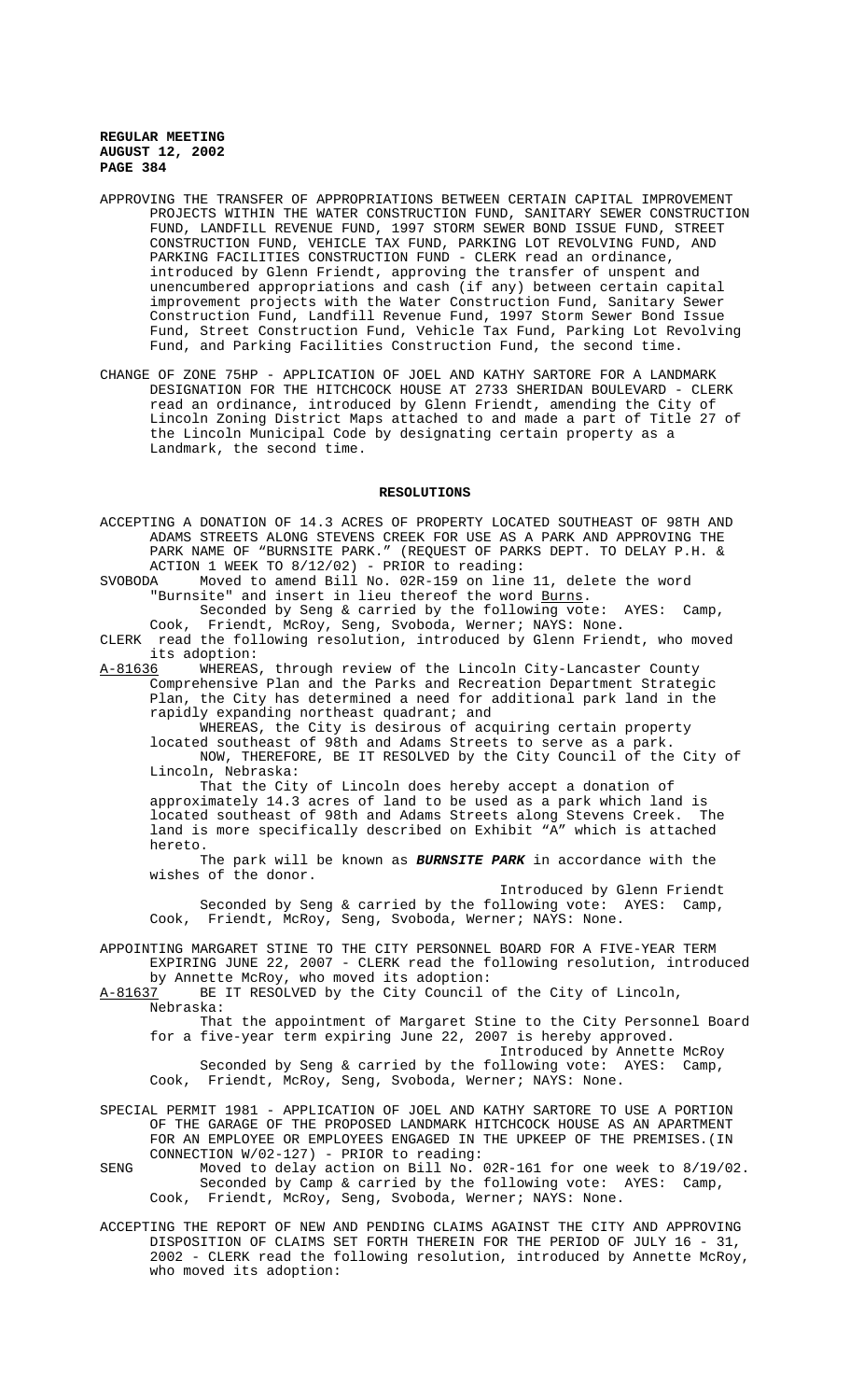A-81638 BE IT RESOLVED by the City Council of the City of Lincoln, Nebraska:

That the claims listed in the attached report, marked as Exhibit "A", dated August 1, 2002, of various new and pending tort claims filed against the City of Lincoln with the Office of the City Attorney or the Office of the City Clerk, as well as claims which have been disposed of, are hereby received as required by Neb. Rev. Stat. § 13-905 (Reissue 1997). The dispositions of claims by the Office of the City Attorney, as shown by the attached report, are hereby approved:

| DENIED                |          | ALLOWED                                                     |          |
|-----------------------|----------|-------------------------------------------------------------|----------|
| Jamestown Association | NAS*     | Jennifer Hatfield                                           | 630.22   |
| Lillian Hekl          | NAS*     | Michael & Lori Herbolsheimer                                | 155.63   |
| Andrea Seuferer       | \$177.00 | Mary Lehmann                                                | 100.00   |
| Dale Loos             | 332.22   | Nebraska Safety Council                                     | 1,023.40 |
| Dale Abel             | 54.61    | Chris Nielsen                                               | 900.00   |
| Chris Kurtzer         | 161.41   |                                                             |          |
| *No Amount Specified. |          |                                                             |          |
|                       |          | The City Attorney is bereby directed to mail to the various |          |

The City Attorney is hereby directed to mail to the various claimants listed herein a copy of this resolution which shows the final disposition of their claim.

Introduced by Annette McRoy Seconded by Seng & carried by the following vote: AYES: Camp, Cook, Friendt, McRoy, Seng, Svoboda, Werner; NAYS: None.

### **PETITIONS & COMMUNICATIONS**

- FORMAL ORNAMENTAL LIGHTING PETITION FOR ORNAMENTAL LIGHTING DISTRICT NO. 286 AT  $27^{\text{TH}}$  STREET TO  $20^{\text{TH}}$  STREET & VAN DORN STREET TO HIGH STREET SUBMITTED BY PHILLIP R & JUDITH L. STEPHENS - CLERK presented said petition which was referred to the Law Dept.
- PETITION TO VACATE PUBLIC WAY APPROXIMATELY THE EAST 115 FEET OF THE FIRST ALLEY SOUTH OF "O" STREET RUNNING EAST/WEST BETWEEN 36TH & 37TH STREETS SUBMITTED BY AUSTIN REALTY INVESTMENTS - CLERK presented said petition which was referred to the Law Dept.
- PETITION TO VACATE PUBLIC WAY L STREET FROM 9TH WEST TO THE ALLEY SUBMITTED BY RUSSELL BAYER - CLERK presented said petition which was referred to the Law Dept.
- FORMAL ORNAMENTAL LIGHTING PETITION FOR ORNAMENTAL LIGHTING DIST. 286 FOR  $27^{\text{\tiny{TH}}}$ STREET TO 20TH STREET, VAN DORN STREET TO HIGH STREET SUBMITTED BY WILLIAM DUGAS - CLERK presented said petition which was referred to the Law Dept.

# **REPORTS OF CITY OFFICERS**

- INVESTMENT OF FUNDS FOR JULY 29 THROUGH August 2, 2002 CLERK read the following resolution, introduced by Annette McRoy, who moved its adoption:
- A-81639 BE IT HEREBY RESOLVED BY THE CITY COUNCIL of the City of Lincoln, Nebraska:

That the attached list of investments be confirmed and approved, and the City Treasurer is hereby directed to hold said investments until maturity unless otherwise directed by the City Council.

Introduced by Annette McRoy Seconded by Seng & carried by the following vote: AYES: Camp, Cook, Friendt, McRoy, Seng, Svoboda, Werner; NAYS: None.

- LINCOLN WATER & WASTEWATER SYSTEM RECAPITULATION OF DAILY CASH RECEIPTS FOR JULY 2002 - CLERK presented said report which was placed on file in the Office of the City Clerk. **(8-71)**
- MAYOR DON WESELY'S VETO MESSAGE OF RESOLUTION NO. A-81626 RELATED TO SKYWALK PROJECT REDEVELOPMENT AGREEMENT UNDER THE NEBRASKA COMMUNITY DEVELOPMENT LAW BETWEEN THE CITY AND ST. GEORGE L.L.C. FOR THE BUILDING LOCATED AT 1023 O STREET AND PROVIDING USE RESTRICTIONS, DUTIES AND OBLIGATIONS FOR THE REDEVELOPER CONSISTENT WITH THE LINCOLN CENTER REDEVELOPMENT PLAN AND THE GOLD'S GALLERIA BLOCK BALANCE SUB-PROJECT TIF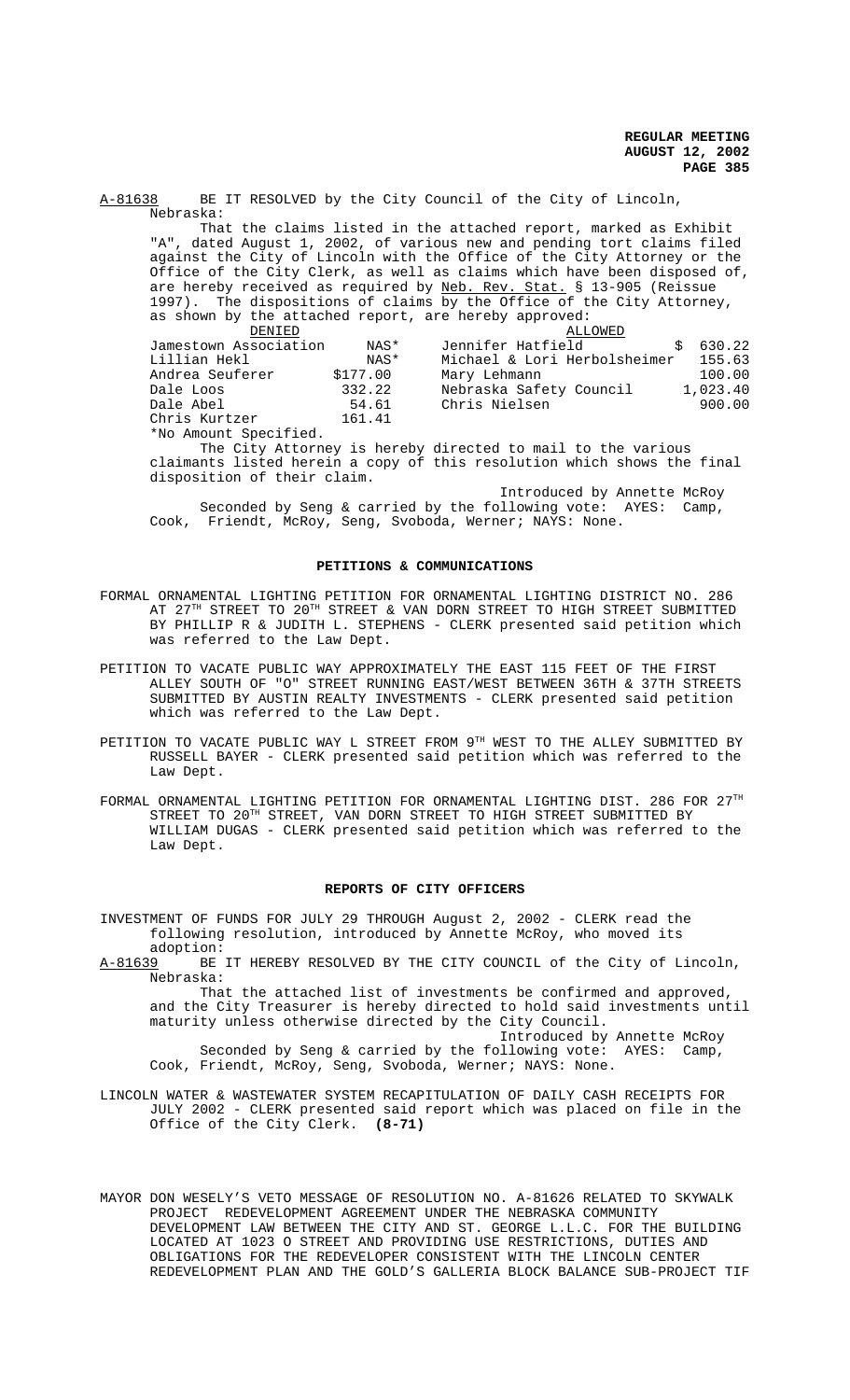> DISTRICT 9941 - CLERK presented said report which was placed on file in the Office of the City Clerk.

- MAYOR DON WESELY'S VETO MESSAGE OF RESOLUTION NO. A-81627 RELATED TO SKYWALK MAINTENANCE AGREEMENT, ACCEPTING A PUBLIC USE EASEMENT, AND PROVIDING TERMS AND CONDITIONS OF USE RELATED TO THE SKYWALK PROJECT IMPROVEMENTS FOR THE LINCOLN BUILDING AT 1001 O STREET, THE LINCOLN SENIOR CENTER BUILDING AT 1005 O STREET AND THE ST. GEORGE BUILDING AT 1023 O STREET - CLERK presented said report which was placed on file in the Office of the City Clerk.
- CLERK'S LETTER & MAYOR'S APPROVAL OF ORDINANCES & RESOLUTIONS PASSED BY COUNCIL ON JULY 29, 2002 EXCEPT RESOLUTION NOS. A-81626 AND A-81627 - CLERK presented said report which was placed on file in the Office of the City Clerk.
- CLERK'S LETTER & MAYOR'S APPROVAL OF ORDINANCES & RESOLUTIONS PASSED ON AUGUST 5, 2002 - CLERK presented said report which was placed on file in the Office of the City Clerk.

## **ORDINANCES - 1ST READING**

- CHANGE OF ZONE 3368 APPLICATION OF PIONEER WOODS, L.L.C. FOR A CHANGE OF ZONE FROM R-3 RESIDENTIAL TO O-3 OFFICE PARK ON PROPERTY GENERALLY LOCATED AT THE NORTHEAST CORNER OF S. 70TH STREET AND PIONEERS BLVD. -CLERK read an ordinance, introduced by Annette McRoy, amending the Lincoln Zoning District Maps attached to and made a part of Title 27 of the Lincoln Municipal Code as provided by Section 27.05.020 of the Lincoln Municipal Code, by changing the boundaries of the districts established and shown thereon, the first time.
- CHANGE OF ZONE 3369 APPLICATION OF RIDGE DEVELOPMENT COMPANY AND SOUTHVIEW INC. FOR A CHANGE OF ZONE FROM AG AGRICULTURAL TO R-4 RESIDENTIAL ON PROPERTY GENERALLY LOCATED NORTHWEST OF THE INTERSECTION OF SOUTH 27TH STREET AND YANKEE HILL ROAD - CLERK read an ordinance, introduced by Annette McRoy, amending the Lincoln Zoning District Maps attached to and made a part of Title 27 of the Lincoln Municipal Code, as provided by Section 27.05.020 of the Lincoln Municipal Code, by changing the boundaries of the districts established and shown thereon, the first time.
- APPROVING A SUBLEASE AGREEMENT BETWEEN THE CITY AND THE STATE OF NEBRASKA DAS/STATE BUILDING DIVISION ON BEHALF OF HEALTH AND HUMAN SERVICES FOR A SUBLEASE OF SPACE AT 1010 N STREET TO PROVIDE JOB TRAINING AND EMPLOYMENT SERVICES UNDER THE WORKFORCE INVESTMENT ACT - CLERK read an ordinance, introduced by Annette McRoy, accepting and approving a Sublease Agreement between the City of Lincoln and the State of Nebraska DAS/State Building Division on behalf of Health and Human Services for a lease of space at 1010 N Street, Lincoln, Lancaster County, Nebraska for a term of March 1, 2002 through December 31, 2006 whereby the City of Lincoln is subleasing space to Health and Human Services at the One Stop Career Center for providing job training and employment services under the Workforce Investment Act, the first time.

#### **ORDINANCES - 3RD READING**

AMENDING SECTION 17.10.110 OF THE LINCOLN MUNICIPAL CODE RELATING TO WATER CONNECTION FEES TO PROVIDE FOR A CONNECTION FEE REIMBURSEMENT TO A PARTY WHO HAS CONSTRUCTED A CITY WATER MAIN PURSUANT TO THE EXECUTIVE ORDER PROCESS AUTHORIZED BY SECTION 26.11.038 - CLERK read an ordinance, introduced by Jon Camp, amending Section 17.10.110 of the Lincoln

Municipal Code relating to water connection fees to provide for a connection fee reimbursement to a party who has constructed a city water main pursuant to the Executive Order process authorized by Section 26.11.038, the third time.

CAMP Moved to pass the ordinance as read. Seconded by Seng & carried by the following vote: AYES: Camp, Cook, Friendt, McRoy, Seng, Svoboda, Werner; NAYS: None.

The ordinance, being numbered **#18055**, is recorded in Ordinance Book 25, Page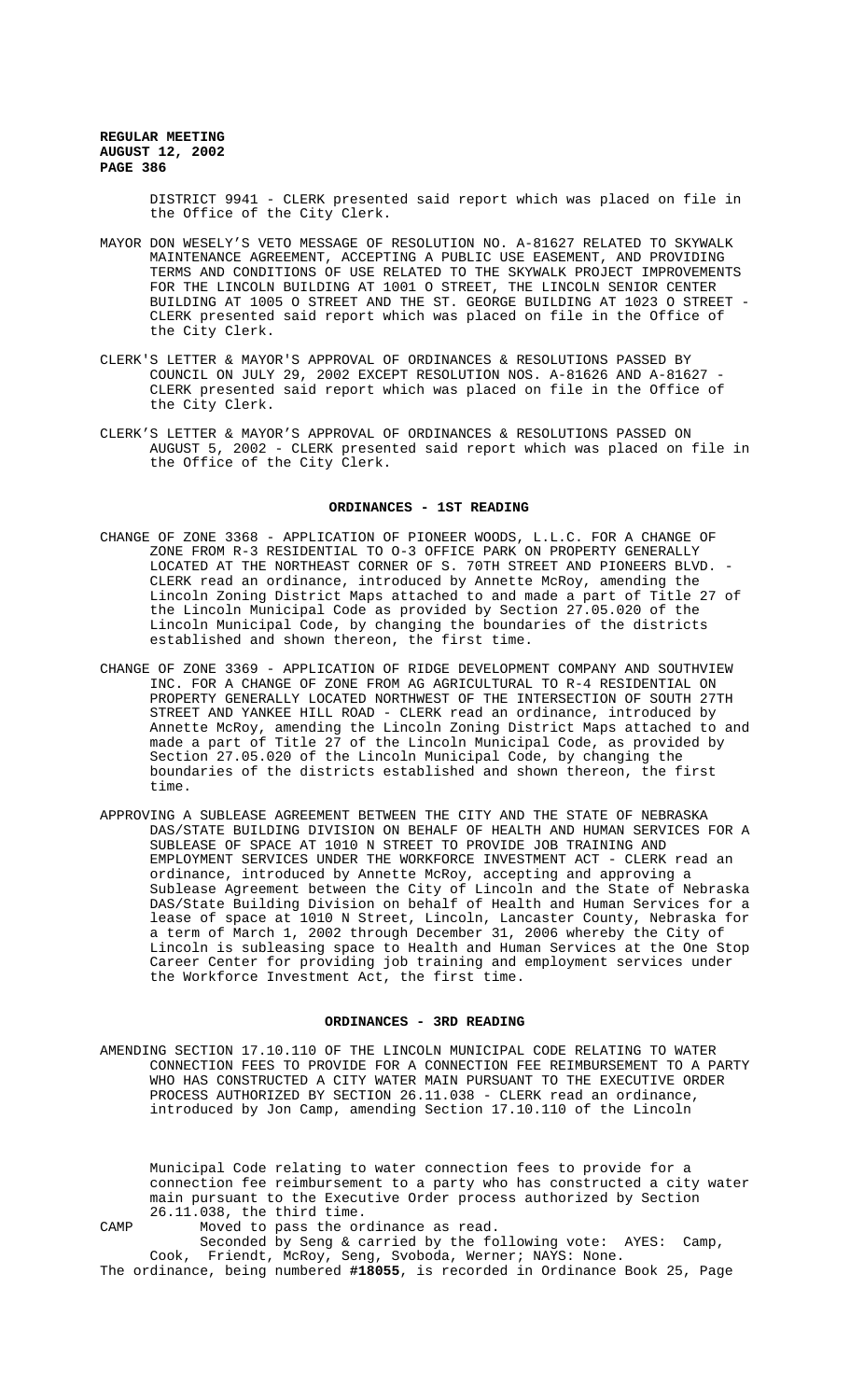# **MISCELLANEOUS BUSINESS**

#### **PENDING LIST -**

SVOBODA Moved to extend the Pending List to August 19, 2002. Seconded by Seng & carried by the following vote: AYES: Camp, Cook, Friendt, McRoy, Seng, Svoboda, Werner; NAYS; None.

# **UPCOMING RESOLUTIONS**

SVOBODA Moved to approve the resolutions to have Public Hearing on August 19, 2002.

Seconded by Seng & carried by the following vote: AYES: Camp, Cook, Friendt, McRoy, Seng, Svoboda, Werner; NAYS; None.

# **ADJOURNED 5:55 P.M. RECONVENED 5:55 P.M.**

#### **ONE & SIX YEAR STREETS & HIGHWAY PROGRAM**

Chairperson Cook opened the Public Hearing on the One & Six Year Streets & Highway Program.

Virendra Singh, Public Works Dept., as stated earlier by Chairperson Cook this Public Hearing is held each year to fulfill the statutory requirements which insure that an integrated system of public roads is provided for the general welfare of the State, the counties and the municipalities. The program is administered by the State Board of Public Roads Classifications and Standards. The proposed One & Six Year Streets & Highway Program and the Capitol Improvement Program for fiscal years 2003 through 2008 reflect an average annual expenditure of approximately \$63,000,000. This annual expenditure is comprised of \$18,000,000 of city revenues, which include wheel tax and gasoline tax, \$35,000,000 in federal aide, which it must be noted approximately \$27,00,000 are federal demonstration funds for projects like the Beltways. Funding has to be applied for and approved by the House and the Senate in Washington. In addition to that we're looking at an additional \$10,000,000 in other funds which generally come from RTSD, OTMT of the train mile tax. The One Year Program for Fiscal Year 2003 list projects proposed for final design,<br>right-of-way acquisition, construction or engineering study. We have a right-of-way acquisition, construction or engineering study. map which basically some of you already have seen of the Capitol Improvements Program and basically it highlights in color those projects which are identified for Fiscal Year 2003 and that which is for 2004 and so on. Jim will basically point out those projects as I read those off. Starting with the South and East Beltway this project will come through the entire six year period. The next one is Pine Lake Road, 40th to 56th. O Street - 52nd Street to Wedgewood Drive; 66th Street - O Street to Q Street; 56th Street & Cotner Blvd. between Randolph Street and R Street which all of you are aware, is under construction currently will come to you through the first year as well as the next two years. Again, these are the funding elements. Antelope Valley Phase I Projects, 84th Street, 1/4 mile south of Old Cheney Road to 1/8 of mile south of Amber Hill Road which is a roadway south of Highway 2; Old Cheney Road 1/4 mile east of 70th to 1/4 mile west of 84th Street; 14th Street Old Cheney Road to 1/4 mile north of Pine Lake Road, this is to finish out the portion of south 14th, as well as the intersection of 14th & Old Cheney and Warlick Boulevard. Southwest 40th Street at west O to West A. This is a railroad crossing study that we're undertaking to determine the overall impact what occurs if you were to close that particular roadway at the railroad crossing. The project at Harris Overpass, rebuilding that, it's actually a bridge replacement from 3rd to 9th Streets. In addition we've got A Street, Salt Creek Bridge that needs to be redone. And of course, the last project which we've identified on there is sidewalk repair program which we are proposing to go for some GO Bonds. The One Year Program also includes projects which come to you through the entire six year duration. The arterial rehabilitation projects, for example like 84th Street, Vine to A. Subsidy for paving projects like Alvo & Arbor Road, 14th to 27th and West Fletcher Avenue, Northwest 20th & Northwest 13th. In addition there are projects which are undertaken on the preliminary design and studies, emergency and safety projects, signal optimization, and Intelligent Transportation System (ITS). The reason I bring that up is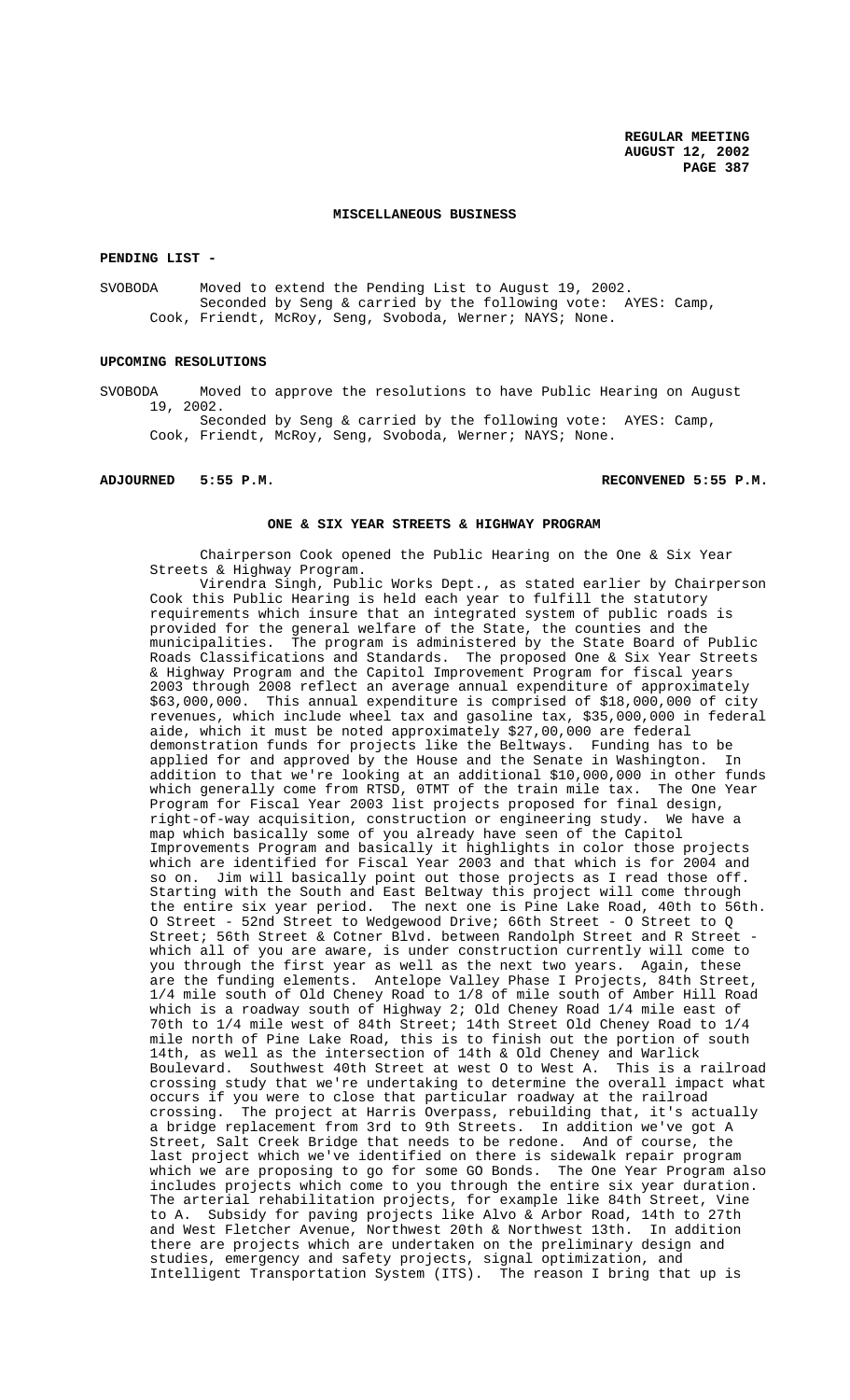> ITS is a very critical component of our entire roadway improvement project and it is imperative that we at least accomplish the architecture necessary prior to April 8, 2005. We are also undertaking landscaping projects as they come up for the street improvement programs, bikeway and trails and, of course, final design projects, easements and right-of-way acquisitions. The second through six year program I will identify those projects that are in some phase of development or will enter the street planning process. These projects include 56th Street from Old Cheney to 1/4 mile north of Pine Lake Road; Pine Lake Road, 56th to Highway 2; Fletcher Avenue, Highway 6 to 1/4 mile east of 84th; Capitol Parkway west and Homestead Expressway Interchange that's Highway 77; Pine Lake Road, 84th Street to  $1/4$  east or 98 and 98 Street  $1/4$  mile north and south of Pine Lake Rd; 10th Street, Sun Valley Boulevard to south of Military Rd.; South 27th Street to 1/4 mile south to Pine Lake to Yankee Hill Road; Vine Street, 21st Street to 26th, this is the Urban Development Initiative Project; West Fletcher Avenue, Northwest 31st to Northwest 27th; Adam Street, 75th to 84th; and then West Adams, Northwest 63rd to Northwest 48th and Northwest 56th from West Adam to 3/4 miles south. And, the last one is Sun Valley Boulevard, Cornhusker Highway to West O. This Fiscal Year 2003 through 2008 Streets and Highway Program which is also the C.I.P. and the T.I.P. was earlier approved by the Planning Commission on May 27, 2002. With that I'll request Jim to basically address the construction program that we propose to undertake in the next two years.

> Jim Visger, Public Works Dept., You have a second map before you that's labeled 2003 - 2005 Projects. This is an attempt to try and show you what is realistic to get built in this coming two year period. You notice that one of those first items on South 84th Street was the piece from Amber Hill back up toward Old Cheney. That is what is being funded in this coming C.I.P. But, you can't fund and build, usually, in the same year. There is a natural lag in that, so what I'm showing you is that we will build that section from just south, 1/4 mile south of Old Cheney down through Amber Hill beginning as early as this coming February when we start the water main work. Then following that will be the project between Montello and Kathy Lane which would be the northern most one on 84th and then the center one is listed given a year range of 2003 - 2004 as is the one above. One of the unknown in any paving project is the ability to acquire right-of-way and right-of-way determines when you will go to construction so that is one of the concerns that we have on any project. You notice, also, that further down we have a project on Yankee Hill Road that goes between 27th and 40th and will extend the gap in 40th Street so that we have not that short piece of gravel between the two paved sections, one in the County and one in the City. And then, as Virendra mentioned we'll be continuing the East O project. The experience that we've had on the East O project is it's moving along at a goodly pace, but it represents only 35 to 40% of the total construction. Most of the construction will be occurring next year. We have a project that will be getting underway in about December. That will be the 3rd and A De getting underway in doctor recomments.<br>Overpass that has gone through a lot of public testimony and design and we're now ready to go out to bid on that one. Then moving up to the north we would be looking at beginning a project on Vine Street between 21st and 25th in the year 2004 and completing, we hope, the project on Northwest 27th from just north of the westbound ramp at 34th & down south to a section just past the trackage that goes into Kawasaki. Additionally, there would be a couple of traffic signals that are necessary in the coming year, one is to convert the present school flasher that is at Old Cheney just west of Tipperary and make that a full intersection signal at Old Cheney and Tipperary and to install a signal at Folkways & 27th Street. There are, of course, other projects that we could list. I think what we've attempted to do here is to give you what can best be constructed in this coming next two years. And, of course, there are always opportunities to attack more of those that are listed in the One and Six. The thing that we are always working toward is improving the built environment and we will continue to attack vigorously residential and arterial rehabilitation programs. We're able to do about 3 ½ to 4 miles of arterial work each year and about 100 blocks or residential rehabilitation. That's running at an average cost of \$5,500,000 a year. Some of the candidates in the next two years are going to include South Street from 9th to about 46th Street. It will include sections of A Street once we are complete on O Street. There are several streets in the downtown that are beginning to need attention. I think you'll see a number of projects occurring across the city.

Jon Camp, Council Member, asked what can be done to expedite the acquisition of right-of-way process & still be respectful of our citizens property?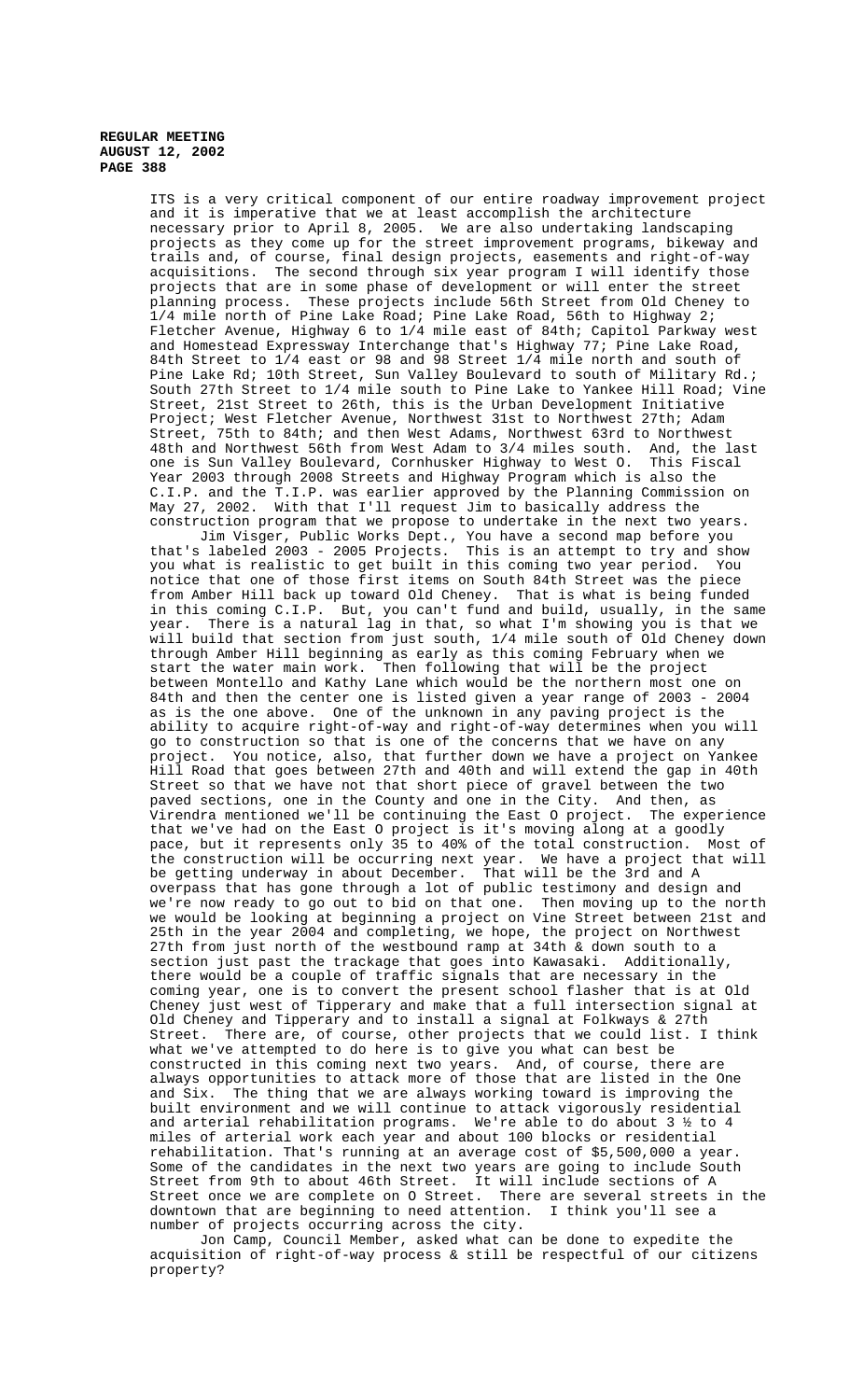Mr. Visger stated that when looking at the project a realistic time line for that project needs to be looked at. If we go after a mile of arterial roadway that's on a fringe we are necessarily going to be buying right-of-way. Then we have to look at all the other projects that Urban Development may be involved in at the same time so, it can take from 6 to 9 months and up to 27 months sometimes.

Mr. Singh stated he needed to clarify that on the South 14th project the goal is to use that during the 2003 - 2004 time frame even though the map is identifying it on the 2004 schedule.

# **ADJOURNED 6:13 P.M. RECONVENED 6:13 P.M.**

# **2002-2003 MAYOR'S RECOMMENDED ANNUAL OPERATING BUDGET & CAPITOL IMPROVEMENT PROGRAM 2002/03 - 2007/08**

City Clerk: As part of the Mayor's proposed budget, the budget also proposes to take the following action allowed by LB 989 as passed by the 1998 Nebraska State Legislature.

1. The Mayor's Recommended Budget anticipates the use of allowable growth in the tax base above the 2.5% already provided by LB 989 for improvements to real property as a result of new construction, additions to existing buildings, any improvements to real property which increase the value of such property, and any increase in valuation due to annexation, and any personal property valuation over the prior year. This increase is estimated at 3.76% pending certification of final valuations from the County Assessor's office. It is the City's intention to utilize the final percentage increase in growth, as provided by the certified final valuations, to increase the restricted funds base and to utilize various other lid exemptions provided in LB 989.

2. The city intends to carryover all unused restricted fund authority from prior and current fiscal years as well as any unused restricted fund authority from the 2001-02 budget to future fiscal years. This unused restricted fund authority is estimated at up to \$20,000,000 but depends upon final completion of lid documents to be filed with the State Auditor's Office. It is the City's intention to carryover all unused restricted funds authority as determined by final completion of the forms.

Steve Hubka, Budget Officer for City of Lincoln, stated they have been working with the Labor Unions since December to look for ways to control personnel costs since personnel costs amount to about 71% of the tax funded budget. Through those efforts savings have been achieved with the Labor Unions & the unrepresented groups: NAGE which represents 475 employees negotiated savings of \$818,000; Fire Fighters representing 270 employees offered to amend a signed contract saving about \$413,000; unrepresented groups including directors & management are taking less compensation, as well, amounting to about \$300,000. Therefore, about a million and a half was saved in the budget that was proposed to you. Three other unions voted not to amend their existing contracts. There's no increase to the property tax rate. There's only 2.2% increase in spending in the tax budget. There was a proposed reduction of 35 staff positions throughout the city. The Council voted to utilize more than \$500,000 of health care savings to reduce the appropriation of fund balances for next year. A couple of project that had street construction and Keno revenue associated with them, \$335,000 was cut which freed up general revenue to restore all the current hours of services at the city swimming pools, the hours at South Branch Library, restore the 48th Street<br>shuttle bus route and the Antelope Senior Center. In addition a shuttle bus route and the Antelope Senior Center.

prosecutor was added in the City Attorney's office & a statement of intent was signed to restore six police officer positions if personnel savings can be achieved with the Lincoln Police Union.

Jeff Altman, 5120 Pawnee Street, came forward representing the Nebraska Commission for the Blind & Visually Impaired to thank the Council for restoring StarTran 48th Street Shuttle #18 as it is a vital link in the transportation system.

Janet Doulas, 210 Bruce Drive, came forward to state that she thinks the Lincoln sidewalks are deplorable & the curb cuts are bad. She stated she has fallen at 13th & L Street. She also requested that the snow not be piled over the curb cuts or in the middle of the street & to remove it in a timely manner. She also thanked the Council for retaining StarTran Shuttle #18.

Robert Baldwin, 4130 Southgate Blvd., Vice Chairman of Advisory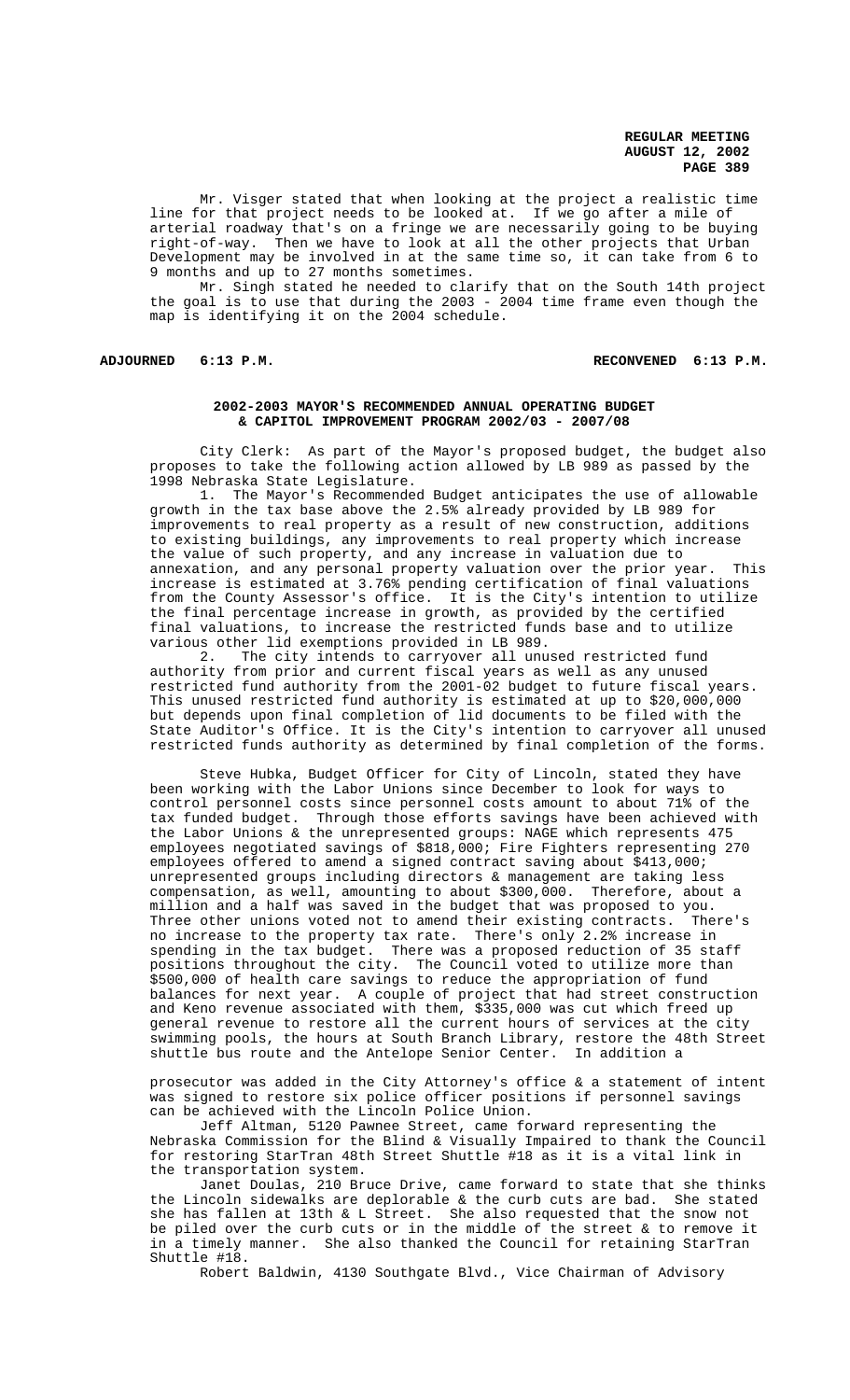Board of the Veterans Memorial Park, came forward to plead retaining the position of Larry Group, Landscape Architect with the Parks & Recreation Dept. He has done extensive work in maintaining & making improvements of the Veterans Memorial Garden

Les Helms, President of Transportation Transit Union at StarTran, came forward to state for the record that the Union had offered up PEP & 3.5 months of no wage increase and one position not being filled but this was rejected. This came to \$118,000. He also stated that if the system is made convenient there will be riders.

Donna Baddeley, 2211 Harrison Avenue, came forward to thank the Council for restoring the hours of South Branch Library & Irvingdale Swimming Pool. Since August 4th 3000 people have used the Irvingdale pool.

Claire Young, 2211 Harrison Avenue, stated that it was important to her that South Branch Library & Irvingdale Pool open next year. These give the neighborhood kids a fun, safe, healthy & intellectually stimulating environment.

Bob Valentine, 2660 Park Avenue, stated the biggest issue right now is police protection. He feels that the Women's Commission, Human Rights Commission & the Affirmative Action Officer should be eliminated. This money could be used for three additional police officers. He suggested that any hearing on the budget be postponed until we know what the bottom line of the ambulance is & an independent audit is done.

Jon Camp, Council Member, asked how he prioritized Police & Fire Protection.

Mr. Valentine stated that the purpose of government is to build roads, protect the citizens & educate the populace. The City of Lincoln has 1.34 Police Officers per 1000 citizens. Other cities have 2.09 Police Officers per 1000 citizens. Resources need to be shifted to Police protection. Lincoln is no longer a safe place.

Dan Williams, 2020 South Cotner Blvd., came forward to express his appreciation of restoring the hours of the South Branch Library. He also supports the Women's Commission & the Human Rights Dept.

Angeline Stransky, 805 S. 18th Street, asked the Council to retain the services of Larry Group of the Parks & Recreation Dept.

Ken Davis, 5550 Pioneer, came forward representing the Lexington Assisted Living at 56th & Pioneers specializing in serving moderate income residents & works with the Life Center considerably. He asked that the position of counselor that is proposed to be cut from the Life Center budget be retained.

Pam Mikkleson, 916 Hartley Street, Driver Steward for ATU Union, thanked the Council for restoring Route 18. She said many don't know they can make a connection with Route 18 at Bryan Hospital to go to Gateway. She feels there needs to be a promotion to the public to inform them of this route & what it services. She feels there needs to be a reorganization of the system. It was also mentioned that with the North High School coming in a bus will need to service this high school & #18 can do that which will bring in more revenue.

Jeff Stump, President of NAGE Union, came forward to state that the contract for concessions proposed by NAGE was signed on August 2, 2002. There will be no layoffs in NAGE during the next fiscal year.

Larry Gawel, 6320 Fairfax Avenue, stated that he & his wife were asked to be on a committee to redesign Antelope Park. Larry Group of the Parks & Recreation Dept. is helping with the design of the project, so he is asking that the Council reconsider keeping this position.

Dana Fritz, 6320 Fairfax Avenue, asked that the Council retain Larry Group as an employee with the Parks Dept. as they feel the redesign of Antelope Park can't be completed properly without him. The project is funded by the Lincoln Arts Council & the Nebraska Arts Council of which the City benefits from.

Alene Swineheart, 1834 Ryons Street, asked that Larry Group be retained as an employee of the Parks Department.

Alison Stewart, 2127 Park Avenue, came forward to retain the 48th Street bus route, the hours at the South Branch Library & the Irvingdale Swimming Pool. She is afraid that the libraries & swimming pools are being eliminated & the money going to the outer edge of town.

Dan Alberts, representing the Lincoln Independent Business Association representing 800 businesses, feels the budget from one year to the next shouldn't go up more or as much as the growth of the City (1%)plus the rate of inflation (2.5%)being a total of 3.5%. He presented these suggestions: 1. Don't borrow from one time sources for ongoing costs. 2. Don't shift dollars from one category to another such as the transfer of Keno funds from a designated to a general fund expenditure. 3. Bringing the general fund balance down to any level is a reflection of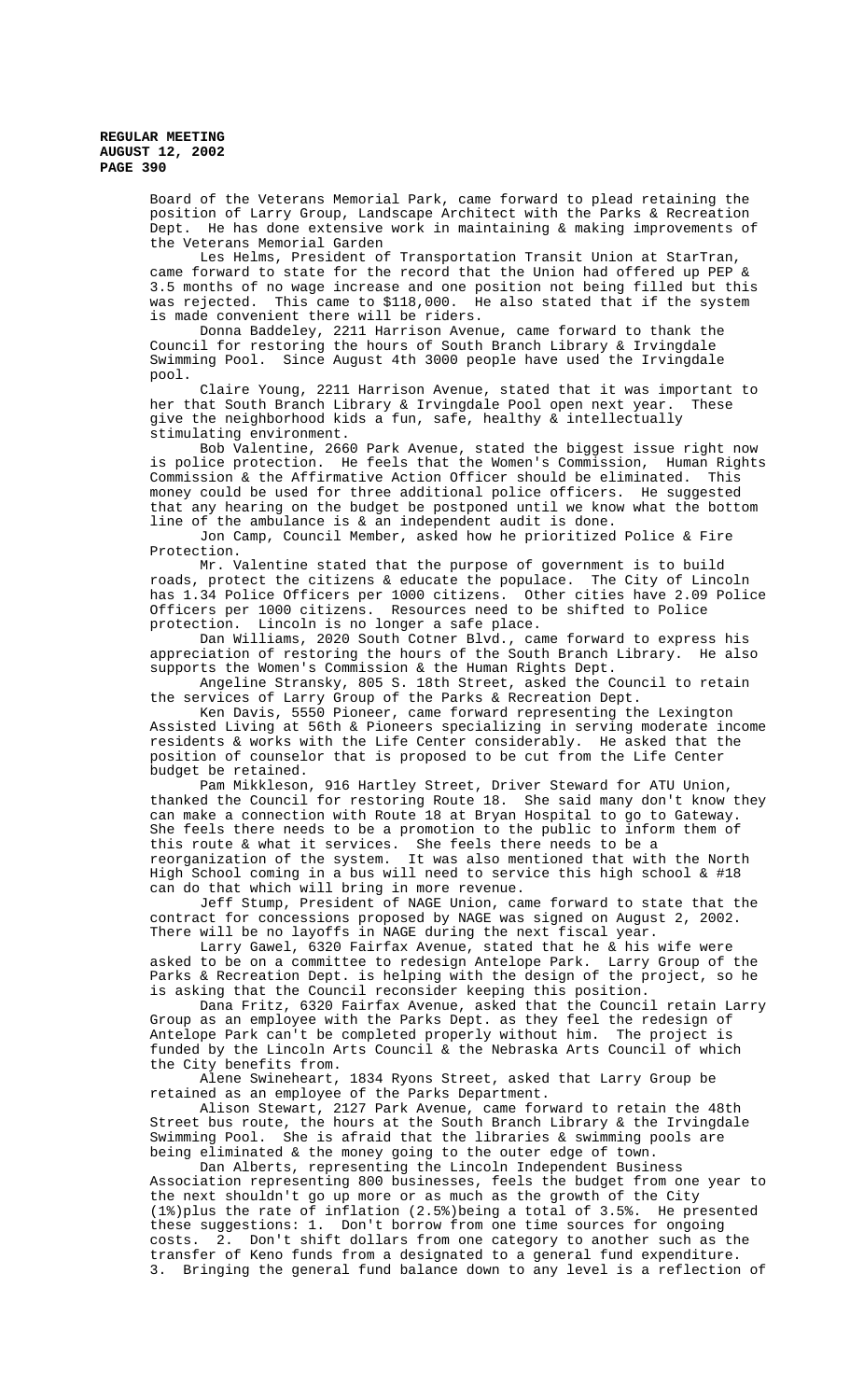borrowing onto the future. It's better to make the cuts. 4. Have independent audits. Discussion followed.

Terry Werner, Council Member, stated that budgeting is a lot about prioritizing & asked what are LIBA's top five priorities that the City should be funding.

Mr. Alberts listed 1. Security, Police. 2. Infrastructures, roads & those core services that relate to roads. 3. Fire protection 4. What is the affect of encouraging people to want to be here with us. Further discussion followed.

Jon Camp clarified that his proposal of an independent auditor be employed by the City. An internal auditor could go in and independently audit a department or division. The outside auditors said it would be a good financial move that could save some outside auditor fees. Discussion followed.

Jim Swineheart, 1834 Ryons, came forward to request that Larry Group's position with the Parks Department be retained. He feels Larry Group is a value to the City beyond just the position. He's brought a real compassion & a passion for his work.

### **TOOK BREAK 7:30 P.M. RECONVENED 7:50 P.M.**

Danny Walker, 427 E St., came forward to request the completion of the Salt Creek Bridge, the 3rd & A Street Overpass, and the emergency tunnel for emergency vehicles be given priority. Referring to a comment made about the Parks Department giving assistance to Project Youth, Mr. Walker commented that his neighborhood has a youth group that needs assistance as well.

A QUESTION & ANSWER SESSION OF CITY COUNCIL TO STAFF FOLLOWED.

Coleen Seng, Council Member, asked for information on the Life Counselor & the financial figures involving Larry Group of Parks Departments position.

Steve Hubka responded that Larry Group's position is \$75,064.00. Glenn Friendt, Council Member, asked that of the number of positions eliminated how many persons would lose their jobs?

Mr. Hubka answered two positions, but they are looking for employment within the City. There were 49 eliminated, 13 or 14 added for a net of 35. Through attrition & the hiring freeze a lot of lay offs were avoided. Larry Group is one of the two remaining.

Mr. Friendt asked if the projection of 4 to 4 1/2% increase in sales tax revenue was based on our actual collections this past year.

Mr. Hubka stated yes that's based on the collections of this year. He feels that the City will end up the year between 2 & 2 1/4% increase over where we're at and absorbed record high refunds.

Mr. Camp asked Lynn Johnson, Director of the Parks Department to talk about Larry Group's position.

Lynn Johnson, Director of Parks Department, explained that he is a Senior Level Project Manager which is one of four positions in that section. They are responsible for managing Capitol Improvement Projects within the department. Last year there were nearly \$14,000,000 completed and of those Larry's projects in process are less than a \$1,000,000. The Parks & Recreation Capitol Improvement Program has been halved this year & the next budget year because of the reduction in General Revenue Funding to that program. This tied to the fact that there are fewer Capitol Improvement projects to manage. This is a budget issue. The cost of this position is essentially the operating cost of two neighborhood pools, 10,000 hours of seasonal labor, more than the entire budget for planting trees in parks & streets in an average year.

Mr. Camp asked if this position, Landscape Architect, was shared with another department if this position could be maintained.

Mr. Johnson said they talked about it, but the question would be if there would be work for Larry starting August 15th.

Mr. Friendt asked if fund raising is part of his job description? Mr. Johnson stated it was not fund development or fund raising. There are people hired to do fund raising so there shouldn't be a loss of revenue to the department.

Terry Werner, Council Member, asked with the current staff being proposed can you continue to do things with other departments?

Mr. Johnson stated they already do some of that. The position of Planner I is to coordinate between Public Works & Parks & Recreation to review & develop projects of roadway medians & to oversee the maintenance of these areas.

Mr. Werner asked without the Landscape Architect can the Parks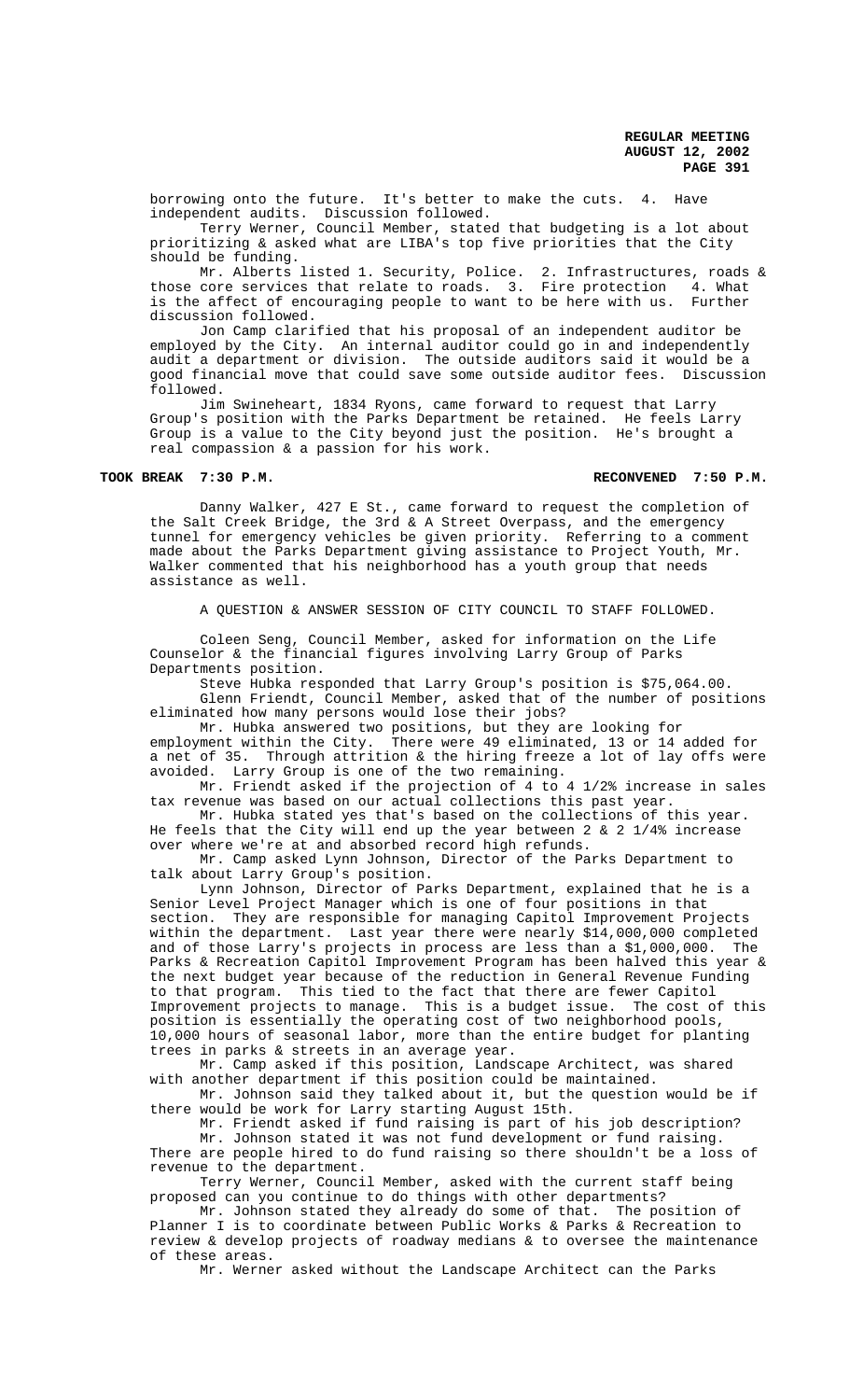> Department still help out the other departments? Mr. Johnson answered yes.

Annette McRoy asked in reference to the assistance given Project Youth wasn't that part of the Antelope Valley Grant?

Mr. Johnson answered yes. A \$82,000 grant was received to assist with the development of a baseball field in the Northeast Community Park Project. The Baseball Tomorrow Program is intended to be a capacity building grant program by building the facilities and then develop the programs related to those. In order to get that grant the Parks & Recreation Department had to show that they are working with youth in this community who probably would not have access to baseball activities if it weren't for the grant. We were going to partner with Project Youth to do this, but heard that they were folding. So, they chose to hire Joe Ballard as a seasonal employee to run a summer softball program which provided 700 youth the opportunity to participate in softball programs. It was intended as a citywide program.

Mr. Camp asked Gina Dunning to explain the Life Program & the position proposed to be eliminated.

Gina Dunning, Director of Aging, explained the Life Program is set up to help individual elderly & their families in making decisions about how the rest of their life is going to be. Information & referrals to other needed programs can be provided. There are four counselors who do this work.

Ken Svoboda questioned the \$126,700 savings projected, but the position is only \$35,000.

Ms. Dunning stated the projection of one counselor position is being eliminated.

Mr. Friendt asked if there are other agencies that provide this type of resources for families with elderly?

Ms. Dunning said the State Health & Human Services would steer people to the services that they have. She stated that Lincoln & Lancaster County have services that aren't available to other seniors in the State of Nebraska.

Mr. Werner asked what dollar amount could be saved if Aging were located in the Saint George building next to the Senior Center?

Ms. Dunning answered it would be an estimated \$20,000 in staff savings. In the next five years there could be two positions that won't be necessary which would be \$110,000 savings over the five year period.

Mr. Werner asked if Ms. Dunning has looked at cutting administrative costs instead of services for the elderly.

Ms. Dunning stated she had proposed a \$56,000 administrative cut earlier.

Mr. Camp asked if there was savings achieved by the Saint George proposal how would that be factored into the budget?

Ms. Dunning stated it would be factored in by cost savings in the future.

Ms. McRoy asked Mr. Hubka to review the concessions by M Class.

Mr. Hubka stated that the M Class is about 130 people. They are unrepresented. They don't have a union or they don't negotiate with City. The Mayor makes a recommendation as to what their pay plan should reflect for the next year & that goes before the City Council for approval. Every other union did have a 4% increase for next year & typically the M Class<br>has reflected what has gone on with the other bargaining groups. The M has reflected what has gone on with the other bargaining groups. Class will get 2% the start of the fiscal year & then another 2% the very last pay period of the fiscal year. So, it's going to be just a shade over 2% of an increase for the year & that will be \$250,000 to \$270,000 that is saved. Directors are also unrepresented. They are getting a 2% increase. He said that management class, if you're not at the top of the pay range, get a 4% increase, but you're not eligible for a merit<br>increase. The people at the top of the range will fall under tha The people at the top of the range will fall under that 2% & then 2% at the end of the fiscal year.

Jonathan Cook, Council Chair, asked how does comparability factor into M Class? The CIR isn't a factor?

Mr. Hubka said that all public employees are subject to the comparability laws. Just because you're in the M Class versus the Union doesn't mean that you're exempt from the comparability laws. It's just that the M Class is not an organized bargaining unit, doesn't negotiate with the Personnel Department & doesn't have a contract.

Mr. Cook asked how would action be taken to the CIR by someone in the M Class?

Mr. Hubka stated that the M Class would have to organize in some manner to effectively take a case to the CIR.

Mr. Cook asked when we have an RFP where the outcome is unknown is it budgeted by the amount thought to cover it?